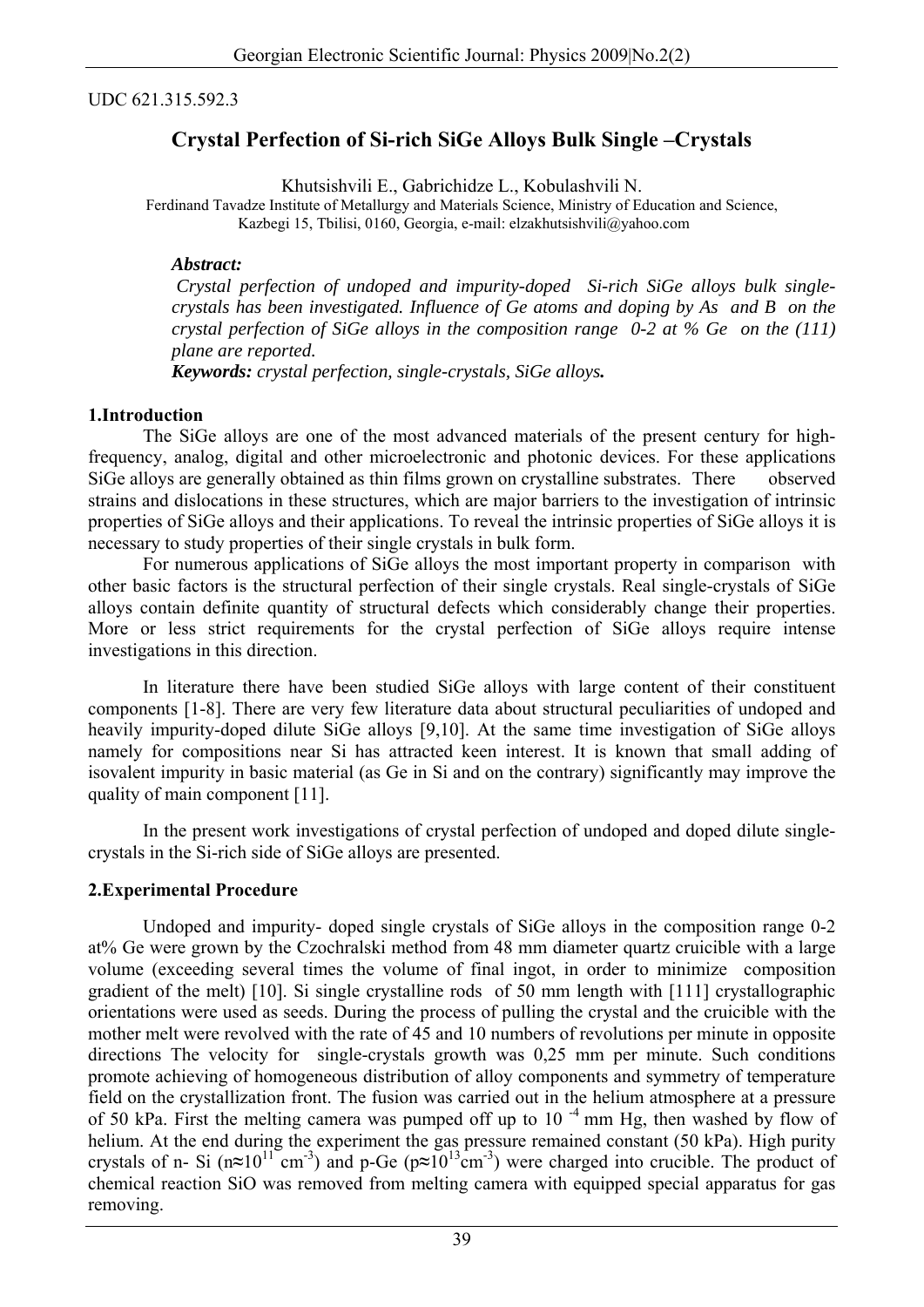The composition of SiGe alloys and the uniformity of experimental samples were determined by X-raying. Dislocation structure has been studied by the method of chemical etching. Since dislocations density is lower than  $10<sup>6</sup>$  etch pits per cm<sup>2</sup> we have observed dislocations on the microscope MIM-7 and Neophont. The samples of SiGe alloys single crystals with [111] orientation first were mechanically grinded, chemically polished in the mixture of HF:HN0 $_3(1:1)$ , washed in the distilled water and etched for 30 minutes in the etchant  $3HNO<sub>3</sub>:1HF:8CH<sub>3</sub> COOH$  for [111] orientation, 18 HNO<sub>3</sub>:25HF :5CH<sub>3</sub>COOH:0.1 Br<sub>2</sub>: 10H<sub>2</sub>0:!Cu(NO<sub>3</sub>)<sub>2</sub> for [100]and[110] orientation. The current carriers concentration have been investigated at room temperature from Hall measurements by a common compensation method applying dc voltage. *p*-type impuritydoped SiGe alloys were doped by B, *n*-type impurity-doped SiGe alloys were doped by As . Characteristics of experimental samples of SiGe alloys are listed in the Tables 1-3.

# **[3. Results and discussion](http://www.sciencedirect.com/science?_ob=ArticleURL&_udi=B6TXF-44YVPGS-24&_user=10&_coverDate=02%2F14%2F2002&_rdoc=1&_fmt=full&_orig=search&_cdi=5589&_sort=d&_docanchor=&view=c&_acct=C000050221&_version=1&_urlVersion=0&_userid=10&md5=45f475525f)**

**Undoped Si-Ge alloy.** Undoped samples of SiGe alloys were *p-*type. The investigation of crystal perfection of SiGe alloys samples with different plane orientations (110), (111), (110) has shown, that the least dislocation density is observed for (111) plane (Table 1).

| $N_2$ of<br>samples | Content of Ge,<br>$at\%$ | Carriers concentration, cm <sup>-3</sup> | Plane orientation | Dislocation<br>density, cm<br>$\overline{2}$ |
|---------------------|--------------------------|------------------------------------------|-------------------|----------------------------------------------|
| $\overline{1}$      | 0.6                      | $3.3 \cdot 10^{14}$                      | (111)             | $6.9 \cdot 10^4$                             |
| 2                   | 0.9                      | $1.3 \cdot 10^{17}$                      | (111)             | $2.6 \cdot 10^5$                             |
| $\overline{3}$      | 2.0                      | $9.0 \cdot 10^{15}$                      | (110)             | $1.3 \cdot 10^5$                             |
| $\overline{4}$      | 2.0                      | $9.0\cdot 0^{15}$                        | (111)             | $8.5 \cdot 10^4$                             |
| $5\overline{)}$     | 2.0                      | $9.0 \cdot 10^{15}$                      | (110)             | $1.3 \cdot 10^5$                             |
| 6                   | 2.0                      | $9.3 \cdot 10^{15}$                      | (100)             | $1.5 \cdot 10^5$                             |
| $\overline{7}$      | 2.2                      | $9.7 \cdot 10^{16}$                      | (111)             | $9.2 \cdot 10^4$                             |

TABLE 1. Characteristics of undoped SiGe alloys single crystals at room temperature.

At that studies on the fixed (111) plane showed, that dislocation density increases with Ge content increasing. However homogeneous distribution of dislocation etches observed in Si is not broken in SiGe alloys up to 0.4 at% Ge composition in Si(Fig.1).



Fig.1.Dislocation structure of SiGe alloy single crystal with 0.4at%Ge(x1000) on the plane[111]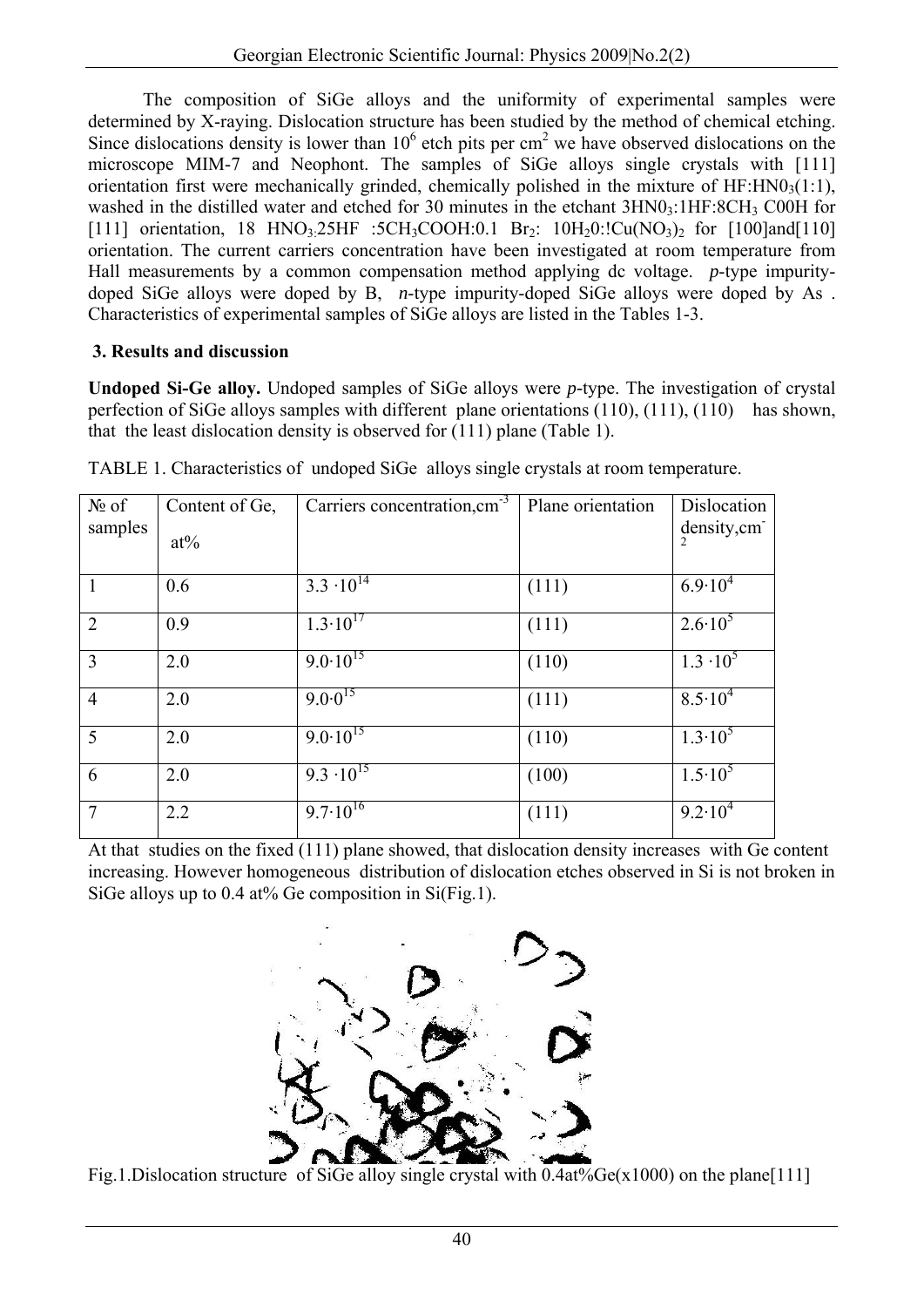In single crystals of SiGe alloys with content of Ge bigger than 0.4 at% the dislocation density not only increases with increasing of Ge composition, but there observed separate accumulation of dislocation etches and consequently disturbance of their homogeneous distribution in experimental samples (Fig .2).



Fig.2..Dislocation structure of SiGe alloy single crystal with 1.4at%Ge( $x1000$ ) on the plane[111].

 In this way the investigation of crystal perfection of undoped Si and dilute SiGe alloys on the (111) plane shows that increasing of Ge content in Si rises the dislocation density and disturbs their homogeneous distribution. Disturbance of dislocation density rises with increasing of Ge concentration. Impurity doping of Si and dilute SiGe alloys changes the structure of undoped samples. But this changes is not the same in the *n-* and *p*- types samples.

 *p***-type impurity-doped SiGe alloy.** Metallographic investigations of B doped dilute SiGe alloys have shown, that appropriateness of density of dislocations etches dependence versus Ge composition, observed for undoped SiGe alloys, does not change too much: density of dislocations etches increases with increasing of Ge content. But values of density of dislocations etches in B doped Si and dilute SiGe alloys are noticeably increased in comparison with those for undoped alloys. Increasing of B doping degree increases density of dislocations etches. But boron atoms introduce less disturbance, than Ge atoms. Analysis of data for slightly doped samples of SiGe alloys( $p \sim 10^{16}$ cm<sup>-3</sup>) shows that at increasing of Ge content in 2 times density of dislocations increases  $\sim$ 8 times (samples 1 and 3.Table2). At that the increase of B concentration by 3 orders increases density of dislocations etches in 3 times(samples 1 and 2,Table 2). There observed also noticeable disturbance of homogeneity of dislocations distribution on surface of the plane for samples heavily doped by B.

| $N_2$ of samples | Content of<br>Ge, $at\%$ | Carriers<br>concentration, $cm^{-3}$ | Plane orientation | Dislocation<br>density, $cm2$ |
|------------------|--------------------------|--------------------------------------|-------------------|-------------------------------|
|                  | 1.0                      | $3.2 \cdot 10^{16}$                  | (111)             | $1.2 \cdot 10^4$              |
|                  | 1.0                      | $4.0 \cdot 10^{19}$                  | (111)             | $4.0 \cdot 10^{4}$            |
|                  | 2.0                      | $7.0 \cdot 10^{16}$                  | (111)             | $9.0 \cdot 10^{4}$            |

TABLE 2. Characteristics of doped by B SiGe alloys single crystals at room temperature.

*n***-type impurity-doped SiGe alloys.** Studies has shown, that adding of Ge in Si up to 2.0at% in slightly doped by  $As(n\sim10^{16} \text{ cm}^{-3})$  SiGe alloys causes the increase of amount of dislocation etches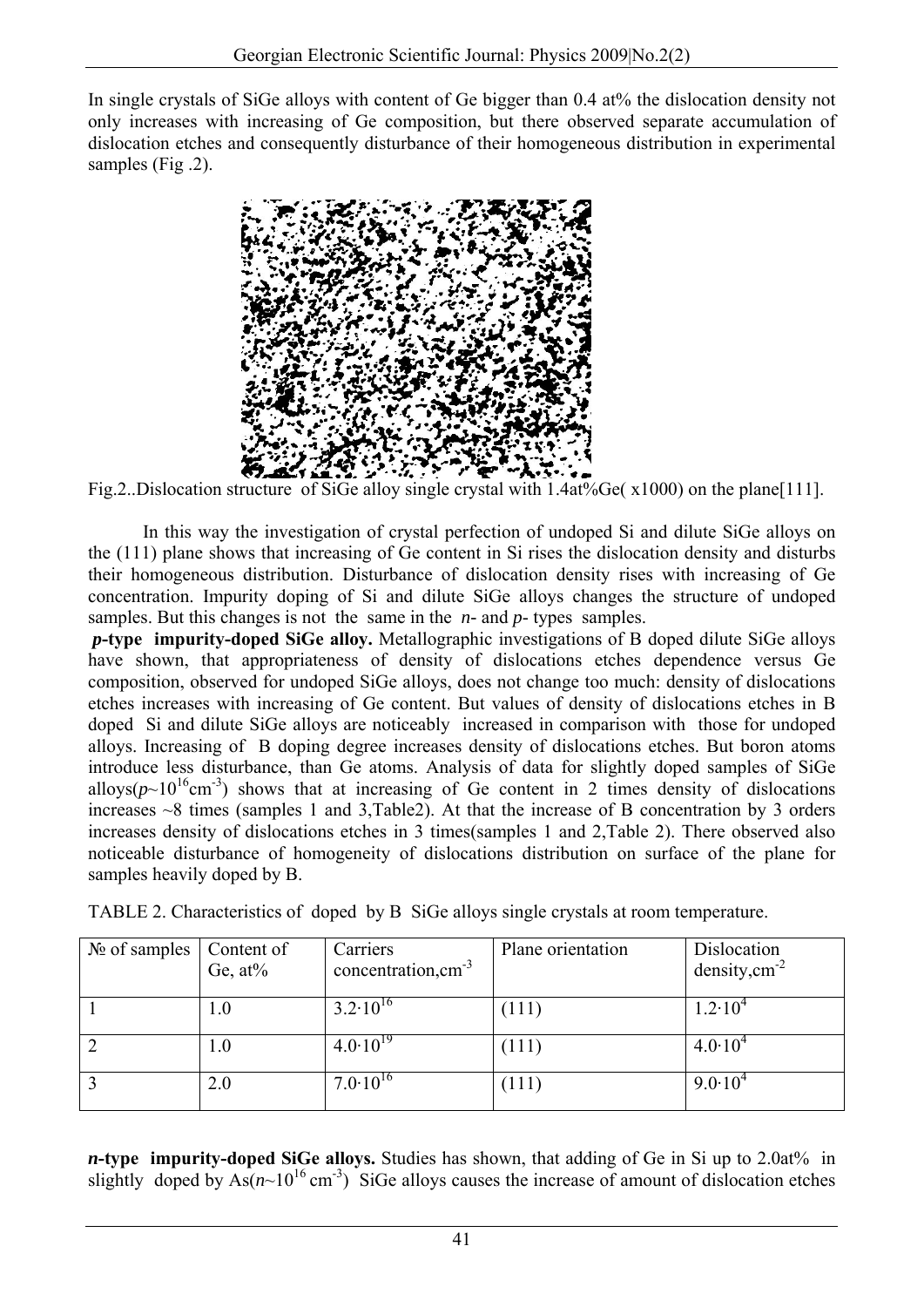(Table 3). The dislocation density of experimental samples of poorly doped by As( $\sim$ 10<sup>16</sup>cm<sup>-3</sup>) SiGe alloys is 1.7 10<sup>4</sup> etch pits per cm<sup>2</sup> at 1 at%Ge and 1.1 10<sup>5</sup> etch pits per cm<sup>2</sup> at 2 at%Ge.

| $\mathcal{N}_{\mathfrak{D}}$ of samples | Ge content, $at\%$ | Carriers<br>concentration, $cm^{-3}$ | Plane orientation | Dislocation<br>density, $cm^{-2}$ |
|-----------------------------------------|--------------------|--------------------------------------|-------------------|-----------------------------------|
|                                         |                    | $10^{16}$                            | (111)             | $1.7 \cdot 10^4$                  |
|                                         | 2.0                | $10^{16}$                            | (111)             | $1.1 \cdot 10^3$                  |

TABLE 3. Characteristics of doped by As SiGe alloys single crystals at room temperature

But heavily As impurity doping  $(n\sim10^{19} \text{ cm}^3)$  of Si and dilute SiGe alloys significantly changes the structure of undoped samples. If there were found out dislocations in samples along the full length of ingot of heavily doped by B, *n*-type samples unlike p-type samples behaved differently. There is not revealed dislocation structure at heavily doping by As. It is in accord with the data for impuritydoped *n*-Si[12]. So dilute heavily impurity-doped SiGe alloys by As are similar impurity-doped n-Si. The rise of impurity concentration in a sample is not always additional source of dislocations. The reverse may be true. At certain concentration of doping impurity dislocations disappeared in *n-*Si. At doping of Si by P and As crystals became dislocation-free since impurity concentration of  $5.10^{17}$ cm<sup>-3</sup>. In [12 ] it has been shown, that in such single crystals the most part of dislocations heritable from seed gradually grows to surface. This leads to decrease of density of dislocations and at last to disappearance of dislocations. The increase of doping impurity in the crystal hastens process of dislocations disappearance .One of the decisive factors determinant crawl of dislocations to surface is the increase of vacancies concentration. At introduction of enough amount of donor impurity equilibrium vacancies concentration may greatly grow. Noticeable influence of donor impurities on the vacancies concentration and accordingly on the crawl of dislocations in the process of crystal growing will reveal starting with impurity concentration of  $5.10^{17}$ cm<sup>-3</sup>. It is confirmed by reverse influence of acceptor impurity. At introduction of acceptor impurity equilibrium vacancies concentration decreases. It let us to suppose, that observed phenomenon in SiGe alloys may be connected with vacancy mechanism of dislocations going out to the crystal surface. In dilute SiGe alloys heavily impurity-doped by As there revealed cell type structure like Si single crystals doped by As.

## **4.Summary**

Investigation of crystal perfection of undoped SiGe alloys bulk single-crystals with content of Ge in the range of 0-2 at % have shown, that increasing of Ge content in Si rises the dislocation density and disturbs their homogeneous distribution. At that disturbance of dislocation density rises with increasing of Ge concentration The influence of impurity doping of Si and dilute SiGe alloys on the structure of undoped samples is not the same in *n-* and *p*- types of samples.

In dilute SiGe alloys impurity-doped by B the dependence of dislocation etches distribution on Ge concentration is similar the dislocation structure of undoped dilute single crystals of SiGe alloys. But values of density of dislocations etches in B doped Si and dilute SiGe alloys are noticeably increased in comparison with those for undoped alloys. But dislocation structure is not revealed in heavily doped *n*-type samples of SiGe crystals. So dilute heavily impurity-doped SiGe alloys by As are similar impurity-doped n-Si.

Comparison of structure perfection of SiGe alloys single crystals samples with different orientations of surfaces (110) (111) (110) has shown, that the least dislocation density is observed for the (111).